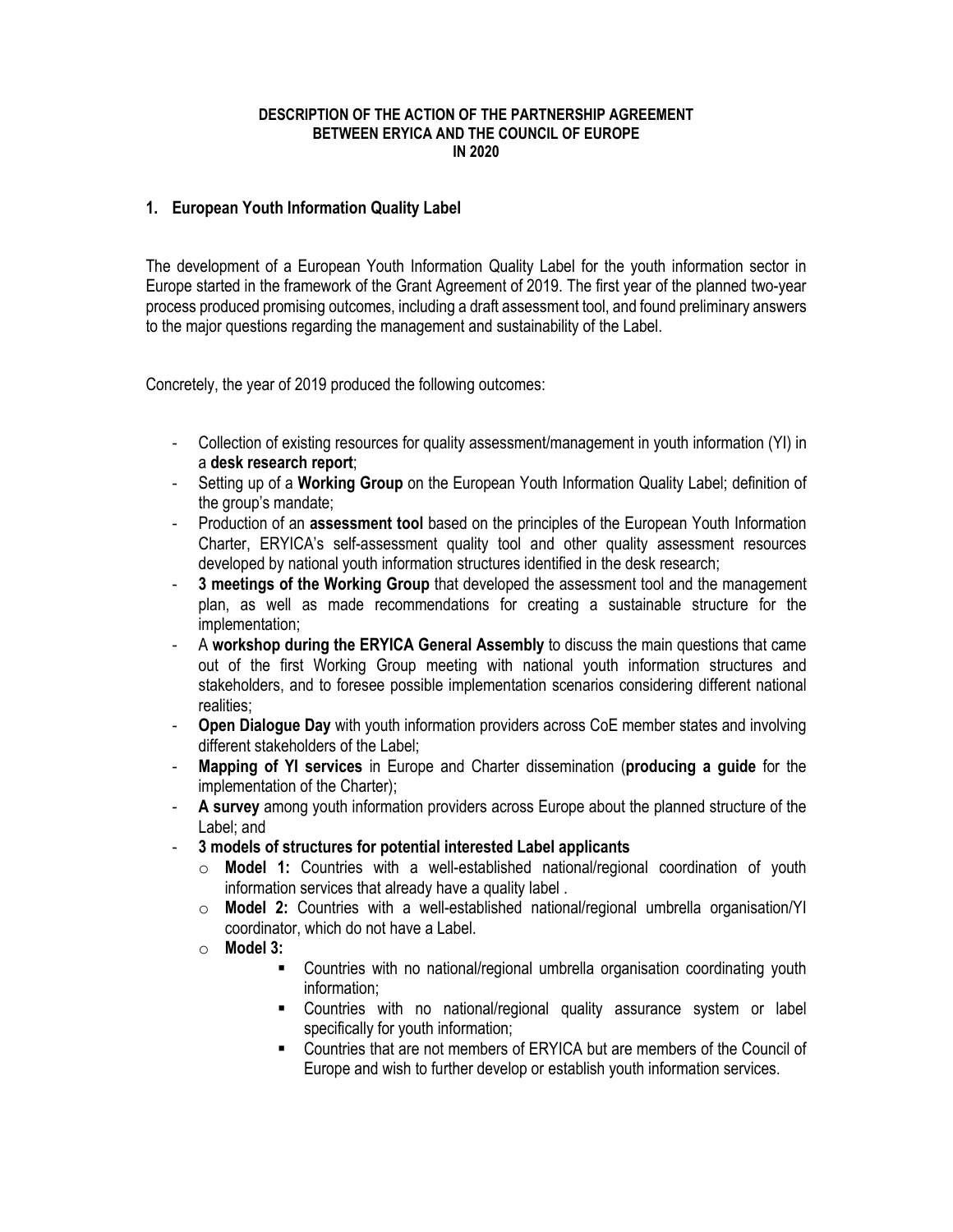As foreseen in the 2019 Grant Agreement, ERYICA proposed the completion of the development of the Label to constitute the backbone of the **Council of Europe - ERYICA collaboration in 2020**.

## **The steps of the process in 2020:**

- Fine-tuning of the application procedures for awarding the Label according to different models:
	- o Quality assessment methods and tools; and
	- o Involvement of external experts when required;
- Establishing a system for maintenance and renewal of the Label;
- Testing and piloting with youth information services and users/young people in at least the 3 case studies in 3 different Council of Europe countries (one per identified model in the first phase); and
- Establishment of a Task Force for piloting and supervising the implementation of the Label.
- Label design and dissemination plan:
	- $\circ$  Use and display of the label; and
		- o Seminar on Quality Youth Information Services at the end of the project for potential applicants, CMJ members and other youth information-related stakeholders.
- Launch and promotion.

By the end of 2020, the Label was tested and expected to be ready for application.

### **2. Mapping Youth Information Europe in 2020"**

The last overview of youth information and counselling in Europe was done in 2013/2014, in the framework of the Council of Europe - ERIYCA Partnership (Compendium on National Youth Information and Counselling Structures). ERYICA started to map the youth information centres and services existing in Europe in 2019 in the framework of the Quality Label project. However, due to difficulties to reach youth information services beyond the ERYICA network, the data gathered was mainly related to youth information services under the ERYICA umbrella.

Given the importance of having a clear map of youth information services in Europe for young people, the youth sector and the future quality label, ERYICA collaborated with the Council of Europe Youth Sector to gather key data on the existing youth information services across Europe. Further steps of the process included the dissemination of a questionnaire among statutory bodies of the Council of Europe and potential interviews with national and regional authorities and NGOs responsible for planning and delivering youth information and counselling services in Council of Europe countries. ERYICA sought to collaborate with the Pool of European Youth Researchers, if needed.

# **3. Publications**

The Liaisons manual, developed in the framework of the Grant Agreement in 2017-2018, was translated to Dutch (in cooperation with JINT, Flemish NA), Spanish (in cooperation with IVAJ) and Azerbaijani (in cooperation with IMO) in 2019, while plans have been made for a translation into Catalan (with the support of IVAJ). This proves the success of the manual, which ERYICA further promoted, translated, and disseminated in 2020 for the benefit of the youth sector in Europe.